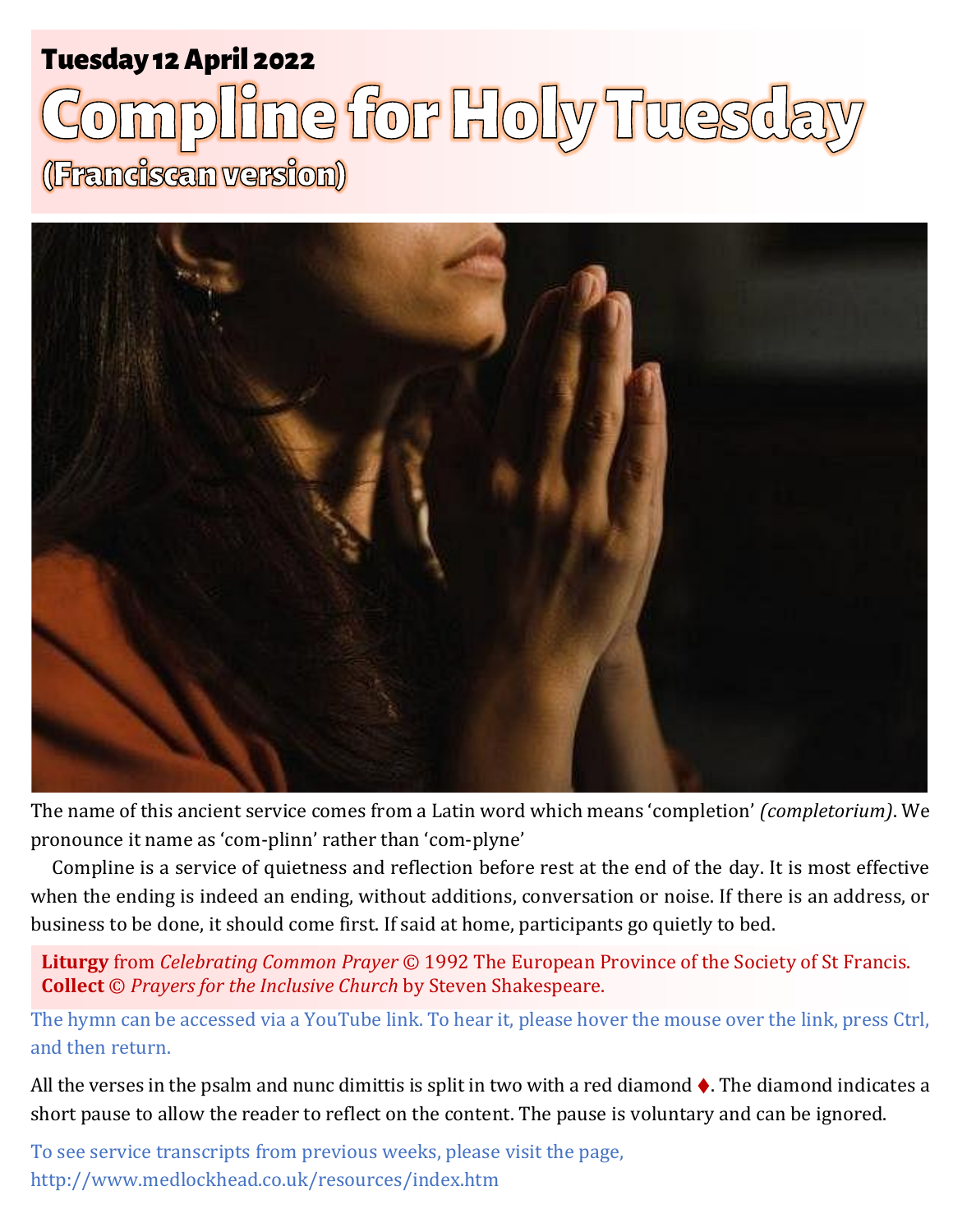## **Introduction**

The Lord almighty grant us a quiet night and a perfect end.

#### All **Amen**

Our help is in the name of the Lord

#### All **who made heaven and earth.**

#### Silence for reflection on the past day.

All **Most merciful God, we confess to you, before the whole company of heaven and one another, that we have sinned in thought, word and deed and in what we have failed to do. Forgive us our sins, heal us by your Spirit and raise us to new life in Christ. Amen**

O God, make speed to save us.

- All **O Lord, make haste to help us.**
- All **Glory to the Father, and to the Son, and to the Holy Spirit: as it was in the beginning, is now, and will be for ever. Amen.**

#### Hymn **[The day thou gavest Lord is ended](https://www.youtube.com/watch?v=eeC6M_RD3oE)** (click on this link to hear the hymn)

**The day thou gavest, Lord, is ended; The darkness falls at Thy behest; To Thee our morning hymns ascended, Thy praise shall sanctify our rest.**

**We thank Thee that Thy church unsleeping, While earth rolls onward into light, Through all the world her watch is keeping, And rests not now by day or night.**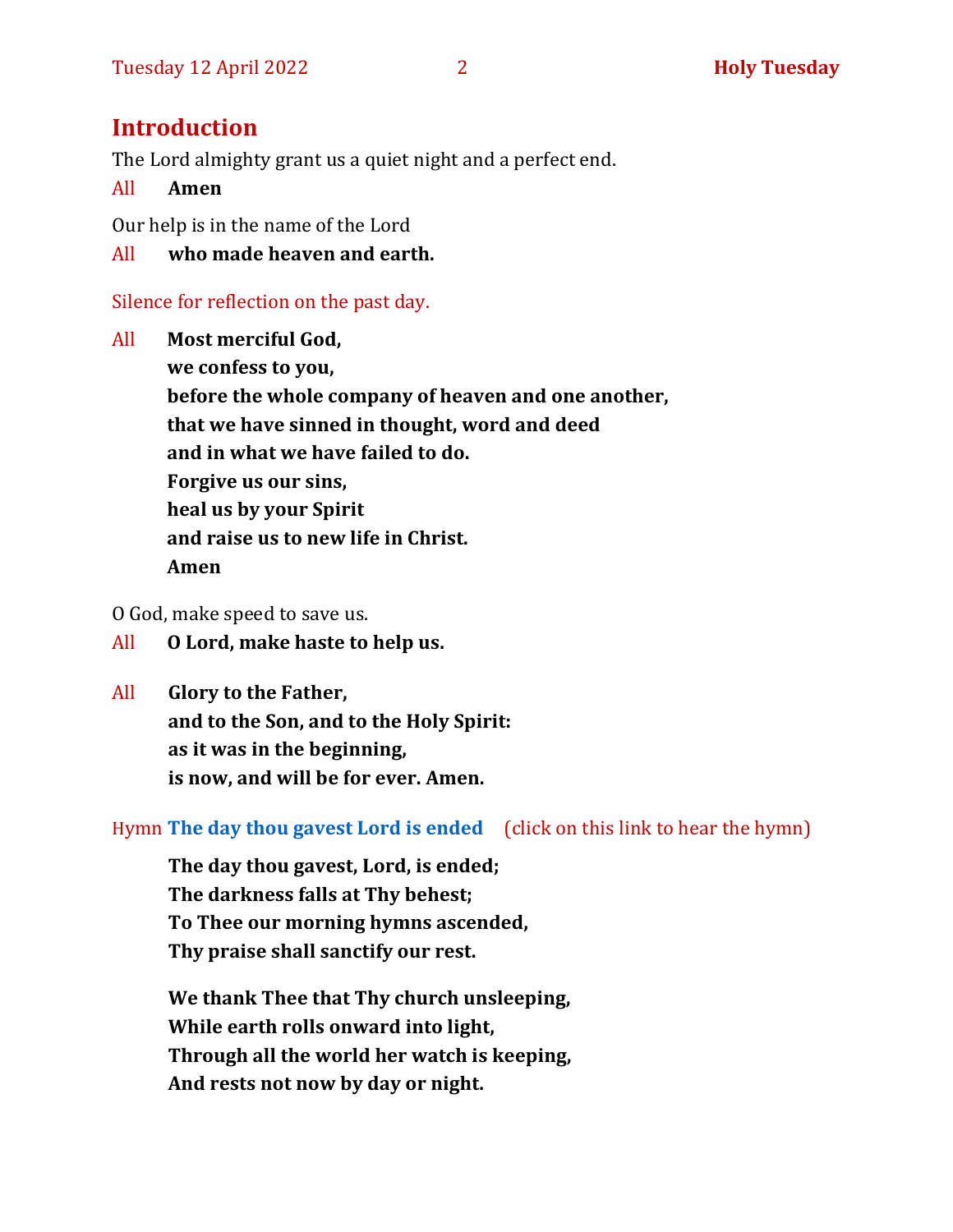**As o'er each continent and island The dawn leads on another day, The voice of prayer is never silent, Nor dies the strain of praise away.**

**The sun that bids us rest is waking Our brethren 'neath the western sky, And hour by hour fresh lips are making Thy wondrous doings heard on high.**

**So be it, Lord! Thy throne shall never, Like earth's proud empires, pass away; Thy kingdom stands, and grows for ever, Till all Thy creatures own Thy sway.**

## **The Word of God**

#### Psalmody : Psalm 139

- 1 O Lord, you have searched me out and known me; ♦ you know my sitting down and my rising up; you discern my thoughts from afar.
- 2 You mark out my journeys and my resting place  $\blacklozenge$ but you, O Lord, know it altogether.
- 4 You encompass me behind and before ♦ and lay your hand upon me.
- 5 Such knowledge is too wonderful for me, ♦ Or where can I flee from your presence?
- 7 If I climb up to heaven, you are there;  $\blacklozenge$ if I make the grave my bed, you are there also.
- 8 If I take the wings of the morning  $\triangle$ and dwell in the uttermost parts of the sea,
- 9 Even there your hand shall lead me,  $\blacklozenge$ your right hand hold me fast.
- 10 If I say, 'Surely the darkness will cover me  $\triangle$ and the light around me turn to night,'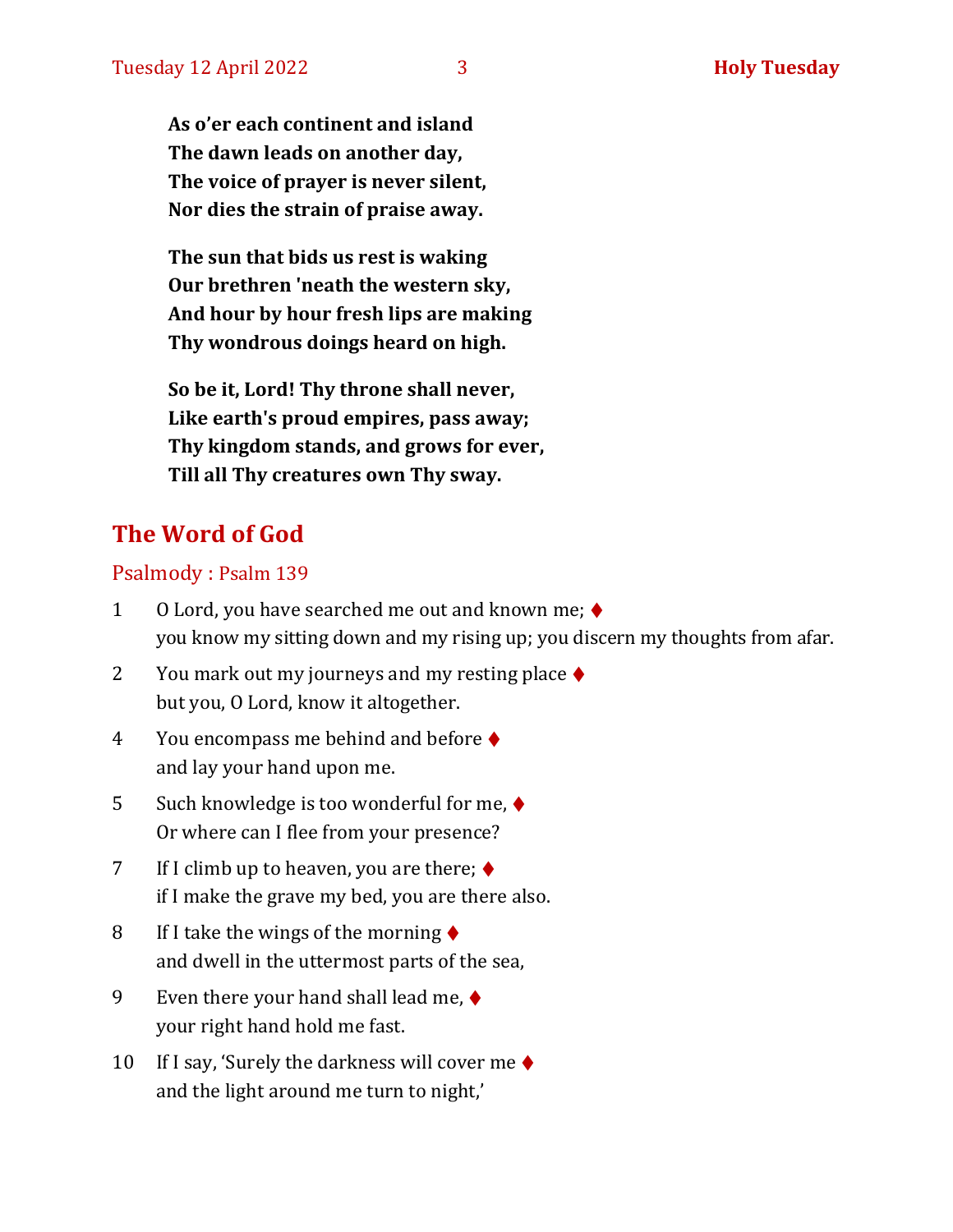#### Tuesday 12 April 2022 **4 Holy Tuesday**

- 11 Even darkness is no darkness with you; the night is as clear as the day;  $\blacklozenge$ darkness and light to you are both alike.
- 12 For you yourself created my inmost parts; ♦ you knit me together in my mother's womb.
- 13 I thank you, for I am fearfully and wonderfully made;  $\blacklozenge$ marvellous are your works, my soul knows well.
- 14 My frame was not hidden from you,  $\blacklozenge$ when I was made in secret and woven in the depths of the earth.
- 15 Your eyes beheld my form, as yet unfinished; ♦ already in your book were all my members written,
- 16 As day by day they were fashioned  $\blacklozenge$ How great is the sum of them!
- 18 If I count them, they are more in number than the sand,  $\blacklozenge$ and at the end, I am still in your presence.
- 19 O that you would slay the wicked, 0 God,  $\blacklozenge$ that the bloodthirsty might depart from me!
- 20 They speak against you with wicked intent;  $\blacklozenge$ your enemies take up your name for evil.
- All **Glory to the Father and to the Son and to the Holy Spirit; as it was in the beginning is now and shall be for ever. Amen**

## **Sentences from Scripture**

One or both of the following short lessons is read

God has destined us not for wrath but for obtaining salvation through our Lord Jesus Christ, who died for us, so that whether we are awake or asleep we may live with him. *1 Thessalonians 5:9,10*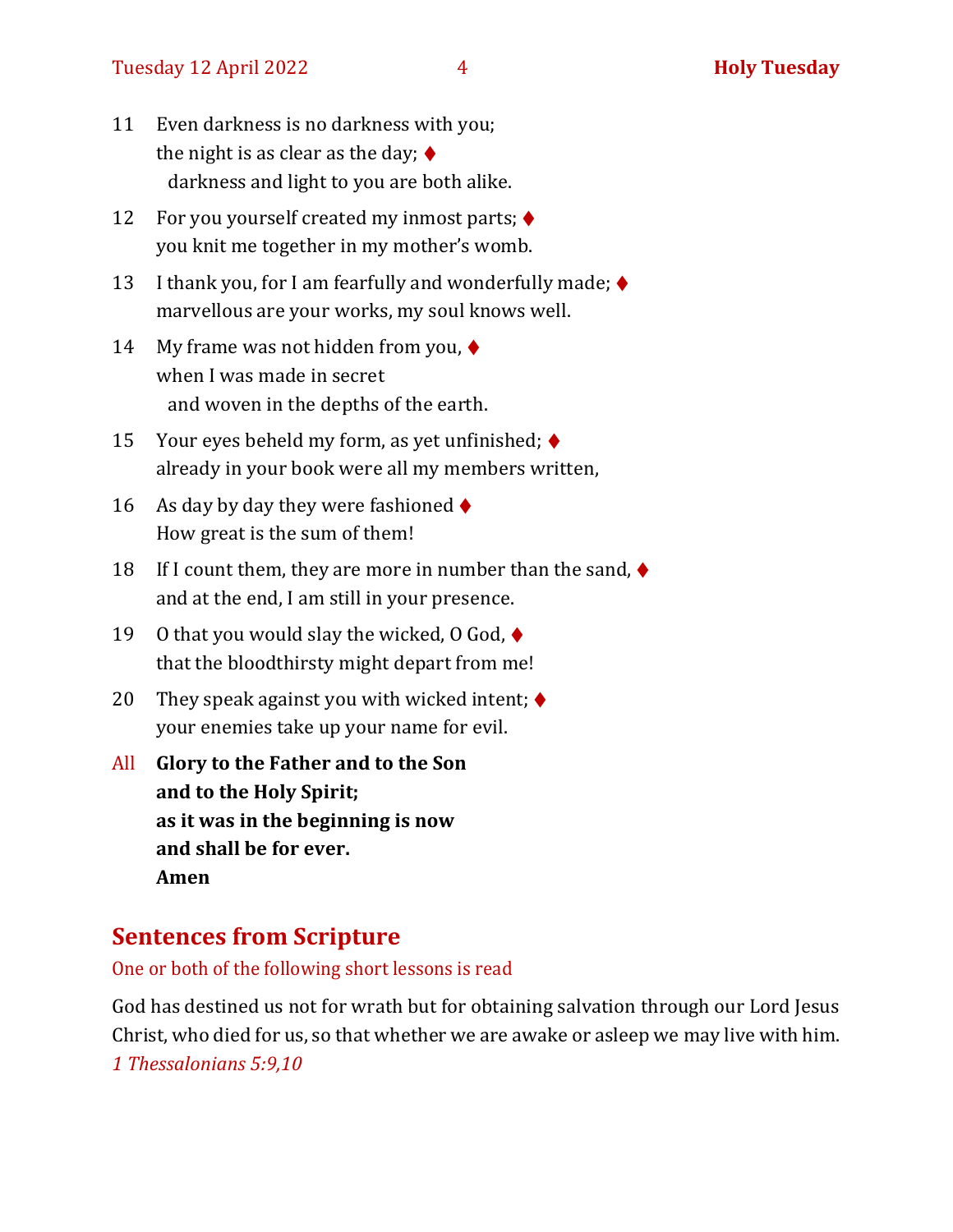Is not this the fast that I choose: to loose the bonds of injustice, to undo the thongs of the yoke, to let the oppressed go free, and to break every yoke? Is it not to share your bread with the hungry, and bring the homeless poor into your house; when you see the naked, to cover them, and not to hide yourself from your own kin? *Isaiah 58:6,7*

Into your hands, O Lord, I commend my spirit;

#### All **Into your hands, O Lord, I commend my spirit.**

For you have redeemed me, O Lord, O God of truth.

All **I commend my spirit.**

Glory to the Father, and to the Son, and to the Holy Spirit;

All **Into your hands, O Lord, I commend my spirit.**

Keep me as the apple of your eye.

All **Hide me under the shadow of your wings.**

## **The Nunc dimittis** (the Song of Simeon)

- All **Christ died for us so that, whether we wake or sleep, we might live with him.**
- 1 Now, Lord, you let your servant go in peace: ♦ your word has been fulfilled.
- 2 My own eyes have seen the salvation  $\triangle$ which you have prepared in the sight of every people;
- 3 A light to reveal you to the nations  $\blacklozenge$ and the glory of your chosen people. *Luke 2.29–32*
- All **Glory to the Father and to the Son and to the Holy Spirit; as it was in the beginning is now and shall be for ever. Amen**
- All **Christ died for us so that, whether we wake or sleep, we might live with him.**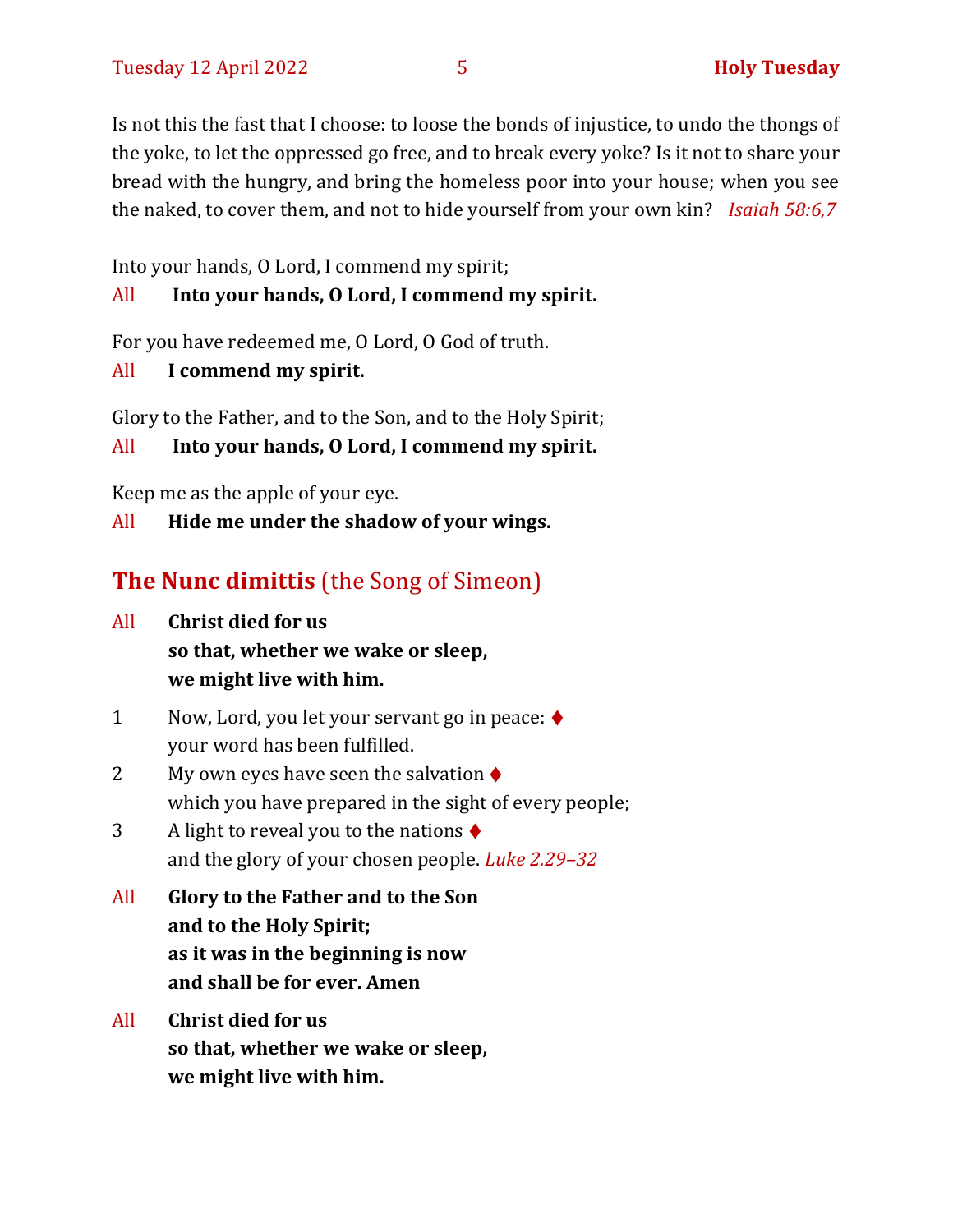**Hymn [Veni sanctus spiritus](https://www.youtube.com/watch?v=Z1fR4SV55qg)** (Latin for 'come Holy Spirit', click to hear the chant)

## **Litany**

God the Father,

All **have mercy upon us.**

God the Son,

#### All **have mercy upon us.**

God the Holy Spirit,

#### All **have mercy upon us.**

Holy, blessed and glorious Trinity,

#### All **have mercy upon us.**

From all evil and mischief; from pride, vanity and hypocrisy; from envy, hatred and malice; and from all evil intent,

#### All **Good Lord deliver us.**

From sins of body and mind; from the deceits of the world, the flesh and the devil,

#### All **Good Lord deliver us.**

From famine, pestilence and disaster; from violence, murder and dying unprepared,

#### All **Good Lord deliver us.**

By the mystery of your holy incarnation; by your birth, childhood and obedience,

#### All **Good Lord deliver us.**

By your ministry in word and work; by your mighty acts of power; and by your preaching of the kingdom,

#### All **Good Lord deliver us.**

By your agony and trial; by your cross and passion;

and by your precious death and burial,

#### All **Good Lord deliver us.**

By your mighty resurrection; by your glorious ascension; and by your sending of the Holy Spirit,

#### All **Good Lord deliver us.**

Give us true repentance;

forgive us our sins of negligence and ignorance and our deliberate sins;

and grant us the grace of your Holy Spirit

to amend our lives according to your holy word.

#### All **Amen.**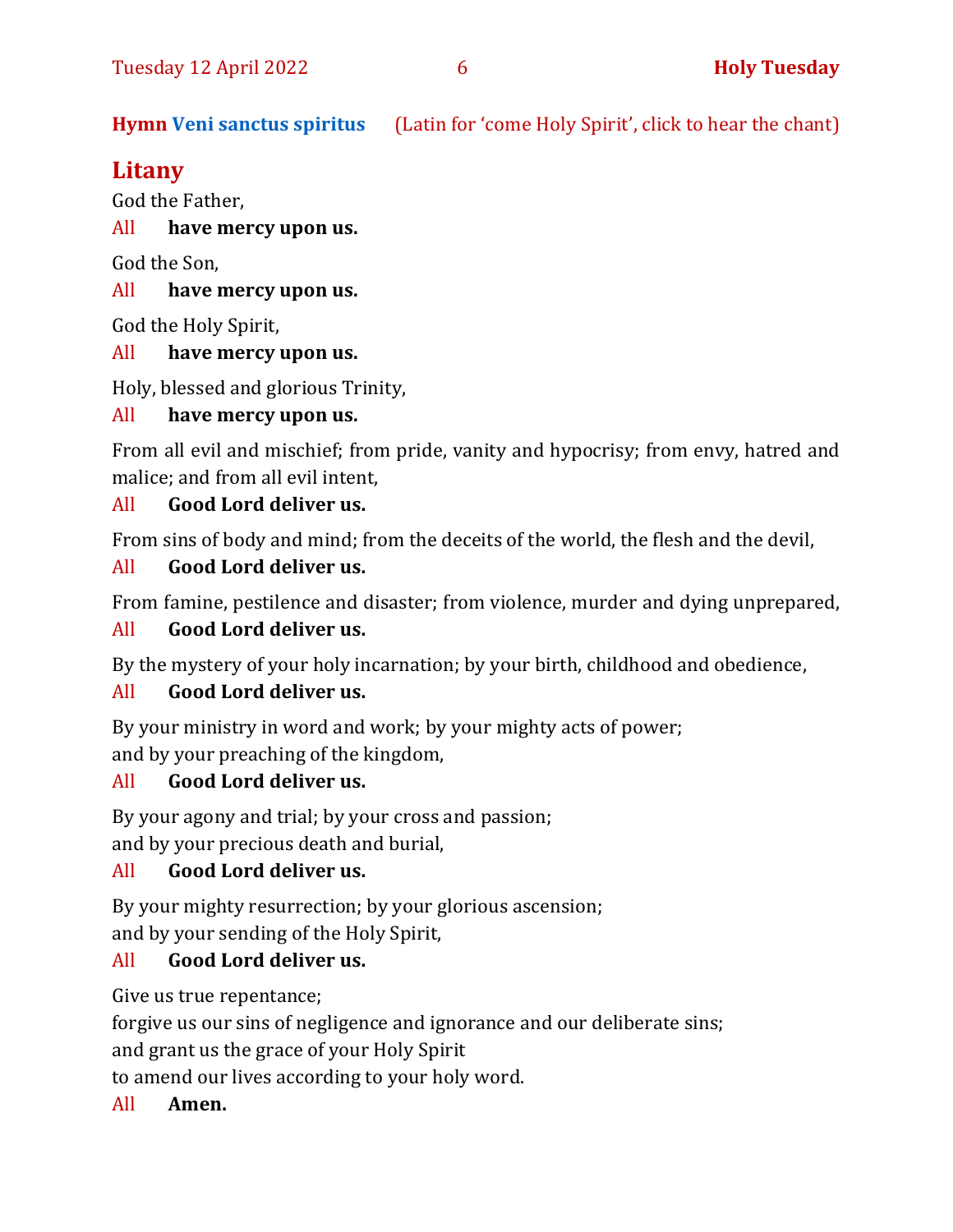## **The Collect for Holy Tuesday**

Lord, you make a gift of death to bring us to new life: free us from our need to fix and own your name so we may look for the day when you are lifted high and all are drawn into the arms of love; through Jesus Christ, the passion of God. All **Amen**

All **Our Father in heaven, hallowed be your name, your kingdom come, your will be done, on earth as in heaven. Give us today our daily bread. Forgive us our sins as we forgive those who sin against us. Lead us not into temptation but deliver us from evil. For the kingdom, the power, and the glory are yours now and for ever.** 

**Amen**

Silence may be kept.